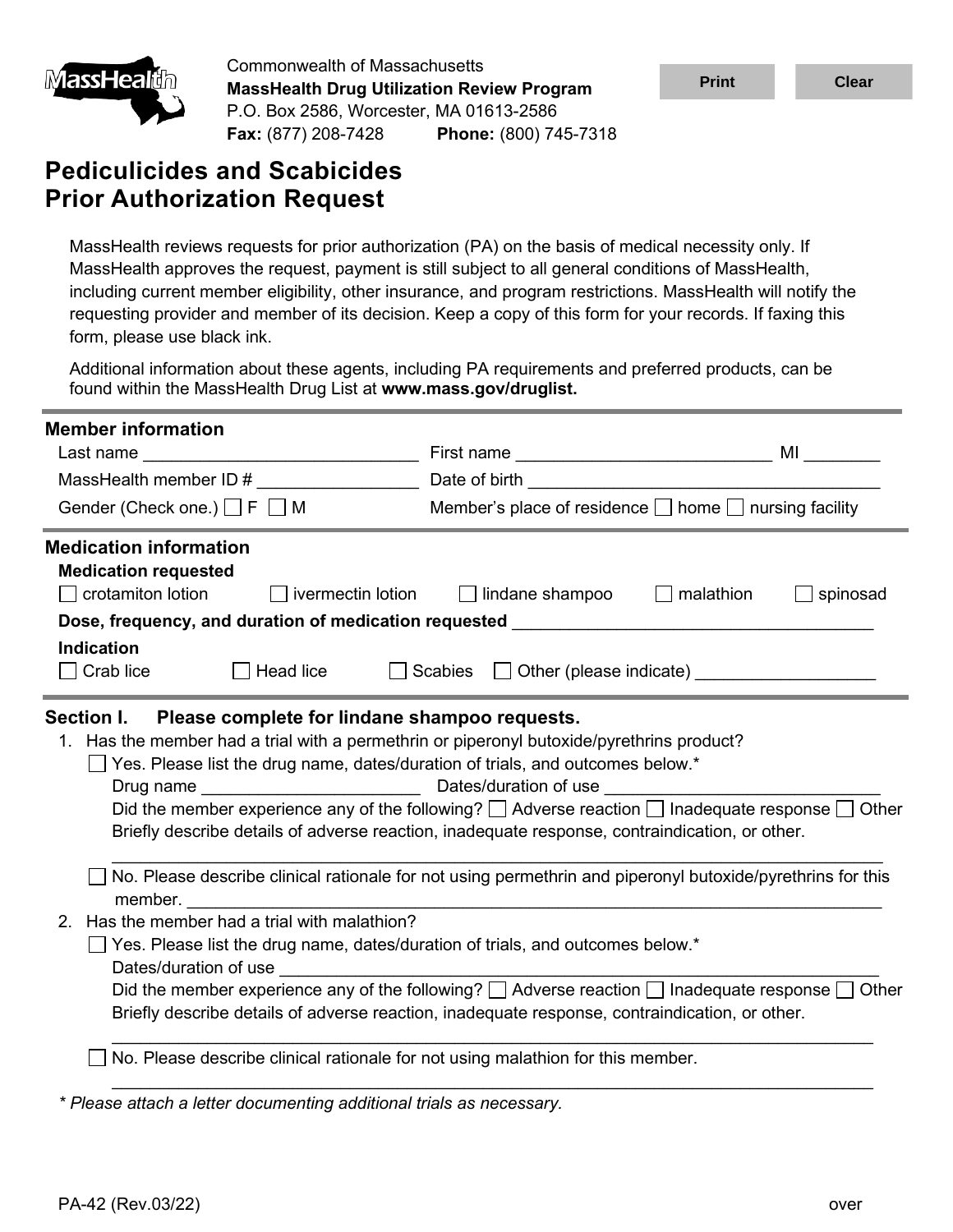### **Section II. Please complete for crotamiton lotion requests.**

- 1. Has the member had a trial with permethrin 5%?
	- $\Box$  Yes. Please list the drug name, dates/duration of trials, and outcomes below.\* Dates/duration of use

| Did the member experience any of the following? $\square$ Adverse reaction $\square$ Inadequate response $\square$ Other |
|--------------------------------------------------------------------------------------------------------------------------|
| Briefly describe details of adverse reaction, inadequate response, contraindication, or other.                           |

 $\_$  ,  $\_$  ,  $\_$  ,  $\_$  ,  $\_$  ,  $\_$  ,  $\_$  ,  $\_$  ,  $\_$  ,  $\_$  ,  $\_$  ,  $\_$  ,  $\_$  ,  $\_$  ,  $\_$  ,  $\_$  ,  $\_$  ,  $\_$  ,  $\_$  ,  $\_$  ,  $\_$  ,  $\_$  ,  $\_$  ,  $\_$  ,  $\_$  ,  $\_$  ,  $\_$  ,  $\_$  ,  $\_$  ,  $\_$  ,  $\_$  ,  $\_$  ,  $\_$  ,  $\_$  ,  $\_$  ,  $\_$  ,  $\_$  ,

\_\_\_\_\_\_\_\_\_\_\_\_\_\_\_\_\_\_\_\_\_\_\_\_\_\_\_\_\_\_\_\_\_\_\_\_\_\_\_\_\_\_\_\_\_\_\_\_\_\_\_\_\_\_\_\_\_\_\_\_\_\_\_\_\_\_\_\_\_\_\_\_\_\_\_\_\_\_\_\_

 $\Box$  No. Please describe clinical rationale for not using permethrin 5% for this member.

- 2. Has the member had a trial with oral ivermectin?
	- $\Box$  Yes. Please list the drug name, dates/duration of trials, and outcomes below.\* Dates/duration of use

| Did the member experience any of the following? $\square$ Adverse reaction $\square$ Inadequate response $\square$ Other |
|--------------------------------------------------------------------------------------------------------------------------|
| Briefly describe details of adverse reaction, inadequate response, contraindication, or other.                           |

\_\_\_\_\_\_\_\_\_\_\_\_\_\_\_\_\_\_\_\_\_\_\_\_\_\_\_\_\_\_\_\_\_\_\_\_\_\_\_\_\_\_\_\_\_\_\_\_\_\_\_\_\_\_\_\_\_\_\_\_\_\_\_\_\_\_\_\_\_\_\_\_\_\_\_\_\_\_\_\_

 $\_$  , and the set of the set of the set of the set of the set of the set of the set of the set of the set of the set of the set of the set of the set of the set of the set of the set of the set of the set of the set of th

 $\Box$  No. Please describe clinical rationale for not using oral ivermectin for this member.

- 3. Has the member had a trial with crotamiton cream?
	- $\Box$  Yes. Please list dates/duration of trials, and outcomes below.  $^*$ 
		- Dates/duration of use

Did the member experience any of the following?  $\Box$  Adverse reaction  $\Box$  Inadequate response  $\Box$  Other Briefly describe details of adverse reaction, inadequate response, or other.

 $\_$  , and the set of the set of the set of the set of the set of the set of the set of the set of the set of the set of the set of the set of the set of the set of the set of the set of the set of the set of the set of th

 $\_$  , and the set of the set of the set of the set of the set of the set of the set of the set of the set of the set of the set of the set of the set of the set of the set of the set of the set of the set of the set of th

 $\Box$  No. Please describe clinical rationale for not using crotamiton cream for this member.

*\* Please attach a letter documenting additional trials as necessary.* 

#### **Section III. Please complete for ivermectin lotion, malathion, and spinosad requests.**

Has the member had a trial with permethrin or piperonyl butoxide/pyrethrins?

 $\Box$  Yes. Please list the drug name, dates/duration of trials, and outcomes below.\*

Drug name **Dates/duration of use**  $\Box$ 

Did the member experience any of the following?  $\Box$  Adverse reaction  $\Box$  Inadequate response  $\Box$  Other Briefly describe details of adverse reaction, inadequate response, contraindication, or other.

\_\_\_\_\_\_\_\_\_\_\_\_\_\_\_\_\_\_\_\_\_\_\_\_\_\_\_\_\_\_\_\_\_\_\_\_\_\_\_\_\_\_\_\_\_\_\_\_\_\_\_\_\_\_\_\_\_\_\_\_\_\_\_\_\_\_\_\_\_\_\_\_\_\_\_\_\_\_\_\_\_\_

\_\_\_\_\_\_\_\_\_\_\_\_\_\_\_\_\_\_\_\_\_\_\_\_\_\_\_\_\_\_\_\_\_\_\_\_\_\_\_\_\_\_\_\_\_\_\_\_\_\_\_\_\_\_\_\_\_\_\_\_\_\_\_\_\_\_\_\_\_\_\_\_\_\_  $\Box$  No. Please describe clinical rationale for not using permethrin and piperonyl butoxide/pyrethrins for this member.

*\* Please attach a letter documenting additional trials as necessary.*

## **Section IV. Please complete for all requests for non-preferred drug products if one or more preferred drug products have been designated for this class of drugs.**

If one or more preferred drug products have been designated for this class of drugs, and if you are requesting PA for a non-preferred drug product, please provide medical necessity for prescribing the non-preferred drug product rather than the preferred drug product.

 $\_$  , and the set of the set of the set of the set of the set of the set of the set of the set of the set of the set of the set of the set of the set of the set of the set of the set of the set of the set of the set of th  $\_$  , and the set of the set of the set of the set of the set of the set of the set of the set of the set of the set of the set of the set of the set of the set of the set of the set of the set of the set of the set of th